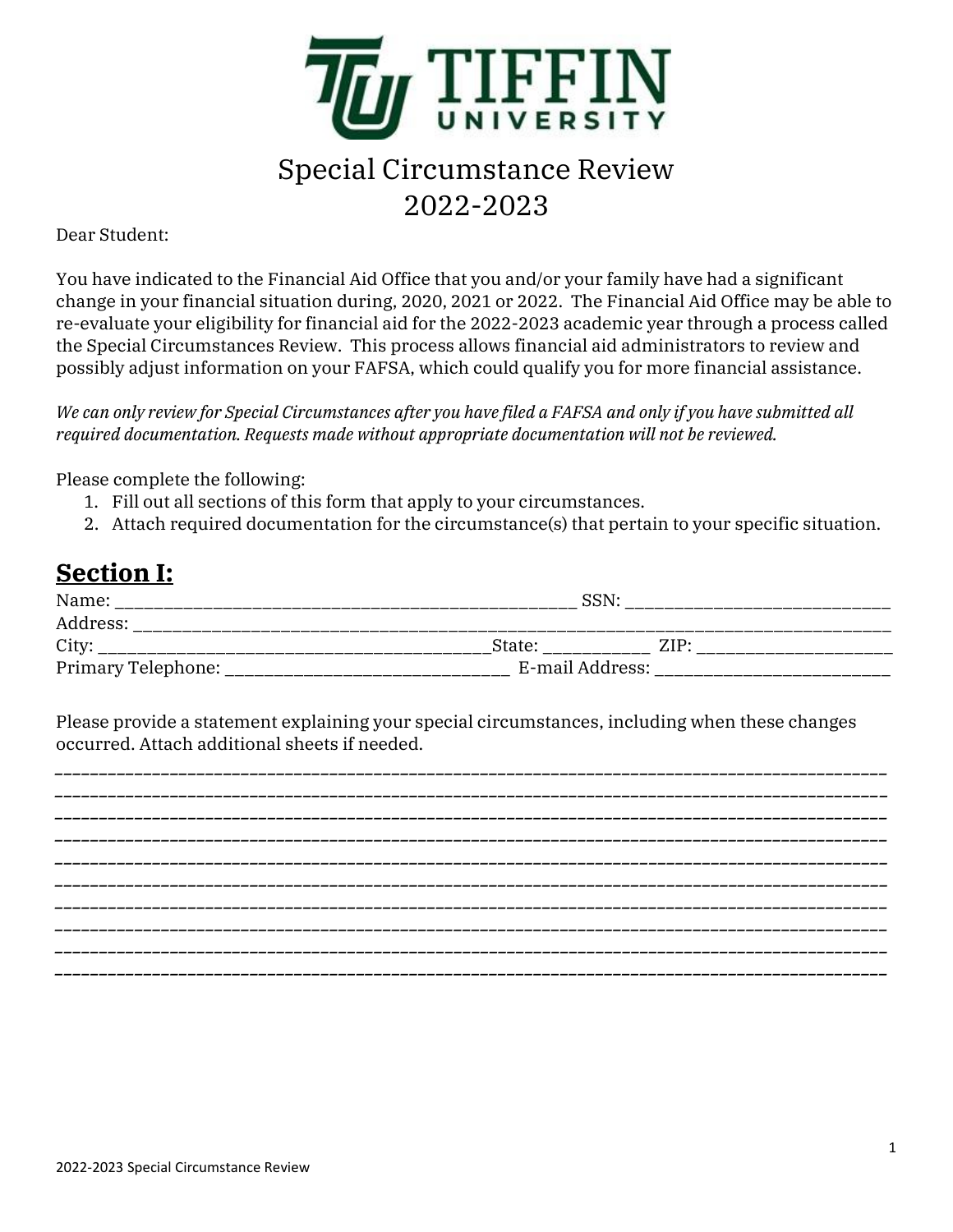## **Section II: Loss of Earnings, Income, or Benefits**

Please indicate any of the circumstances below that apply to your situation, fill out the chart at the end of this section, and attach the required documentation.

### **\_\_\_\_\_Loss of job**

- *Required Documentation:*
- *1. Copy of your last pay stub AND*
- *2. Letter from prior employer indicating last day worked OR*
- *3. Copy of unemployment eligibility determination notice*

### **\_\_\_\_\_Change in job resulting in reduced pay** *Required Documentation:*

- *1. Copy of your last pay stub from prior employer*
- *2. Copy of most recent pay stub from current employer*
- *3. Letter from current employer confirming new pay rate*

### **\_\_\_\_\_Disability**

### *Required Documentation:*

- *1. Copy of your last pay stub AND*
- *2. Letter from a doctor confirming the disability and prognosis for returning to work OR*
- *3. Letter from Social Security or an insurance agency stating the amount of monthly disability benefits.*

### **\_\_\_\_\_ Loss of taxed income (e.g. Alimony)** *Required Documentation:*

- *1. A copy of court documents stating the amount of monthly benefits originally received and the termination date of the benefit.*
- \_\_\_\_\_ **Loss of taxed or untaxed benefits (e.g. Alimony, Social Security, Child Support, Unemployment Compensation, Worker's Compensation) for at least 10 weeks** *Required documentation:* 
	- *1. Verification from the appropriate agency/court documentation noting when the benefit was discontinued AND*
	- *2. Official documentation stating the original benefit amount for 2020*

### **\_\_\_\_ Loss of one-time benefit received (e.g. One-time withdrawal from pension)** *Required documentation:*

- *1. Copy of your 2020 federal tax Transcript and source/reason of pension withdrawal.*
- *2. Any supporting documentation you have received; i.e., 1099 form*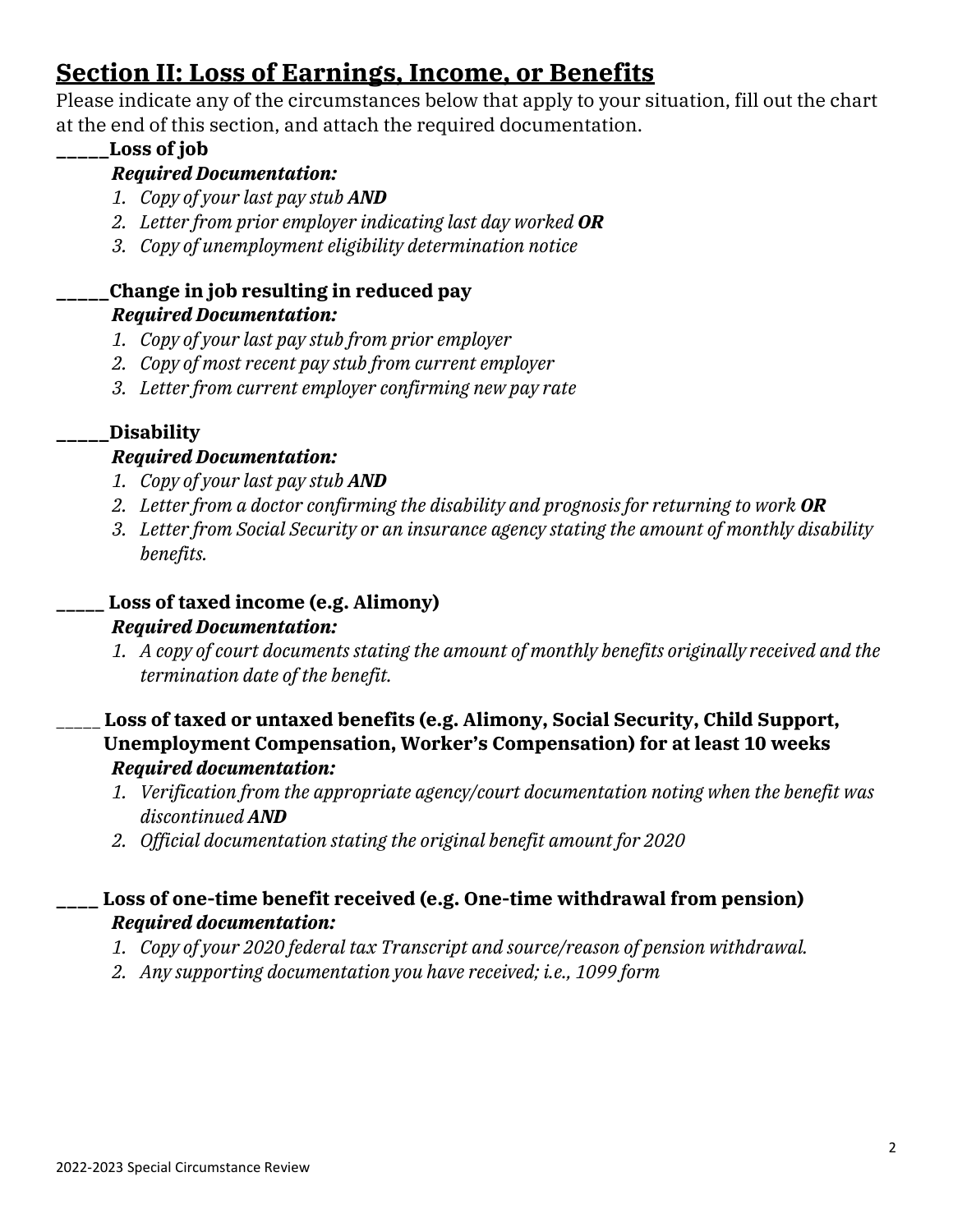| <b>Source</b><br><b>Parent Information</b>                                                                     | <b>Actual</b><br>1-1-21 to Today<br><b>Today's date</b> | <b>ESTIMATED</b><br><b>Today to</b><br>$5 - 1 - 2022$ | <b>TOTAL</b><br>$(Actual +$<br><b>Estimated</b><br>Columns) |
|----------------------------------------------------------------------------------------------------------------|---------------------------------------------------------|-------------------------------------------------------|-------------------------------------------------------------|
| Mother's income from work                                                                                      |                                                         |                                                       |                                                             |
| <b>Father's income from work</b>                                                                               |                                                         |                                                       |                                                             |
| <b>Student's income from work</b>                                                                              |                                                         |                                                       |                                                             |
| Spouse's income from work (Independent<br><b>Students only, if married)</b><br>Taxed/untaxed pension/annuities |                                                         |                                                       |                                                             |
| <b>Taxed/untaxed Social Security</b>                                                                           |                                                         |                                                       |                                                             |
| Unemployment/Worker's<br><b>Compensation/Welfare benefits</b>                                                  |                                                         |                                                       |                                                             |
| Alimony/Spousal support received                                                                               |                                                         |                                                       |                                                             |
| <b>Child support received</b>                                                                                  |                                                         |                                                       |                                                             |
| <b>IRA/KEOGH</b> contributions                                                                                 |                                                         |                                                       |                                                             |
| <b>Untaxed interest income</b>                                                                                 |                                                         |                                                       |                                                             |
| <b>Severance Pay</b>                                                                                           |                                                         |                                                       |                                                             |
|                                                                                                                |                                                         |                                                       |                                                             |

## **Section III: Payments Made or Debt Incurred**

Please indicate any of the circumstances below that apply to your situation, fill out the chart at the end of this section, and attach the required documentation.

\_\_\_\_\_*Payment of legal fees*

*Required documentation: A letter from an attorney documenting the date of service and payments made*

\_\_\_\_\_*Back taxes*

*Required documentation: A letter from the IRS stating the amount owed and terms of repayment*

- \_\_\_\_\_ *Nursing home costs associated with dependent elderly relatives Required documentation:* 
	- *1. Copies of nursing home bills*
	- *2. Copies of canceled checks documenting payments made*
- *\_\_\_\_\_ Significant out-of-pocket medical/dental expenses paid by family in 2021 and/or 2022 Required documentation:*
	- *1. Copies of cancelled checks showing the amount of medical bills paid that were not covered by health insurance, AND/OR*
	- *2. Copy of your 2020 tax Schedule A*

#### *\_\_\_\_\_ Private School tuition (Elementary, Junior High, High school) for a dependent child during*

#### *the 2020 calendar year*

#### *Required documentation:*

- *1. Tuition statements from the institution the student is attending*
- *2. Copies of canceled checks documenting payments made*